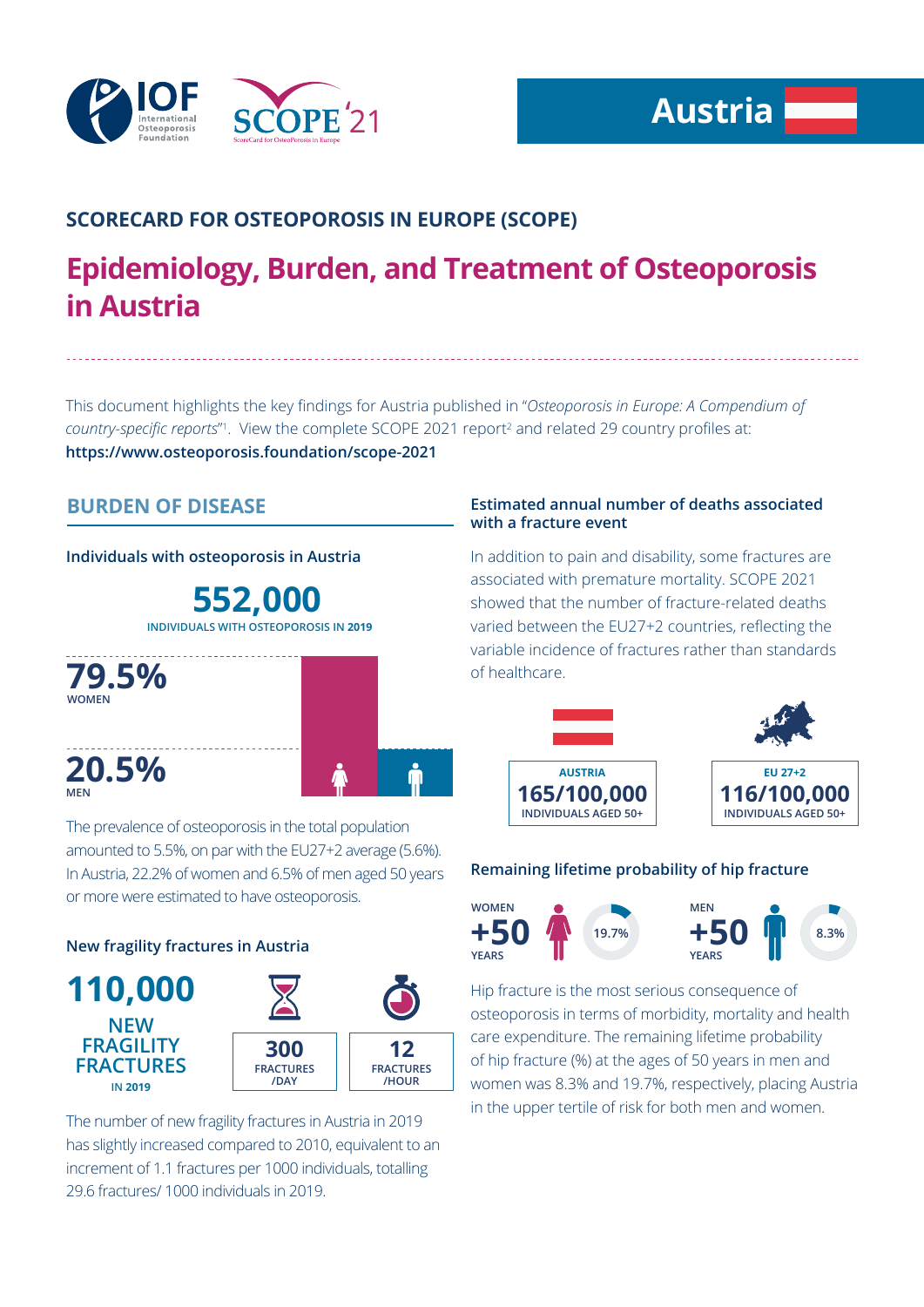

**2034**

**+27.3% 110,000 140,000**

**2019**

Age is an important risk factor for fractures. The Austrian population aged 50 years or more is projected to increase by 11.8% between 2019 and 2034, close to the EU27+2 average of 11.4%. The increases in men and women aged 75 years or more are even more marked; 38.0% for men; 22.0% for women. Accordingly, the number and burden of fragility fractures are likely to increase.

#### **Healthcare cost of osteoporotic fractures**

The cost of osteoporotic fractures in Austria accounted for approximately 3.4% of healthcare spending (i.e., €1.3 billion out of €38.7 billion in 2019), which is close to the EU27+2 average of 3.5%.

| Type of costs                                                                           |                          |
|-----------------------------------------------------------------------------------------|--------------------------|
| Direct cost of incident fractures                                                       | $\epsilon$ 833.5 million |
| Ongoing cost resulting from fractures<br>in previous years (long-term disability costs) | €468.1 million           |
| Cost of pharmacological intervention<br>(assessment & treatment)                        | $£41.7$ million          |
| <b>Total direct cost</b><br>(excluding the value of QALYs* lost)                        | $f1.3$ hillion           |

\*QALYs: Quality-Adjusted Life-Year – a multidimensional outcome measure that incorporates both the Quality (health-related) and Quantity (length) of life

In 2019, the average direct cost of osteoporotic fractures in Austria was €151.8/person, while in 2010 the average was €104.8/person (increase of 45%).

The 2019 data ranked Austria in 6<sup>th</sup> place in terms of highest cost of osteoporotic fractures per capita in the surveyed 29 countries.

**THE NUMBER OF FRAGILITY FRACTURES IN AUSTRIA IS EXPECTED TO INCREASE BY MORE THAN 27% BETWEEN 2019 AND 2034, WITH A SUBSTANTIAL IMPACT ON THE HEALTHCARE BUDGET**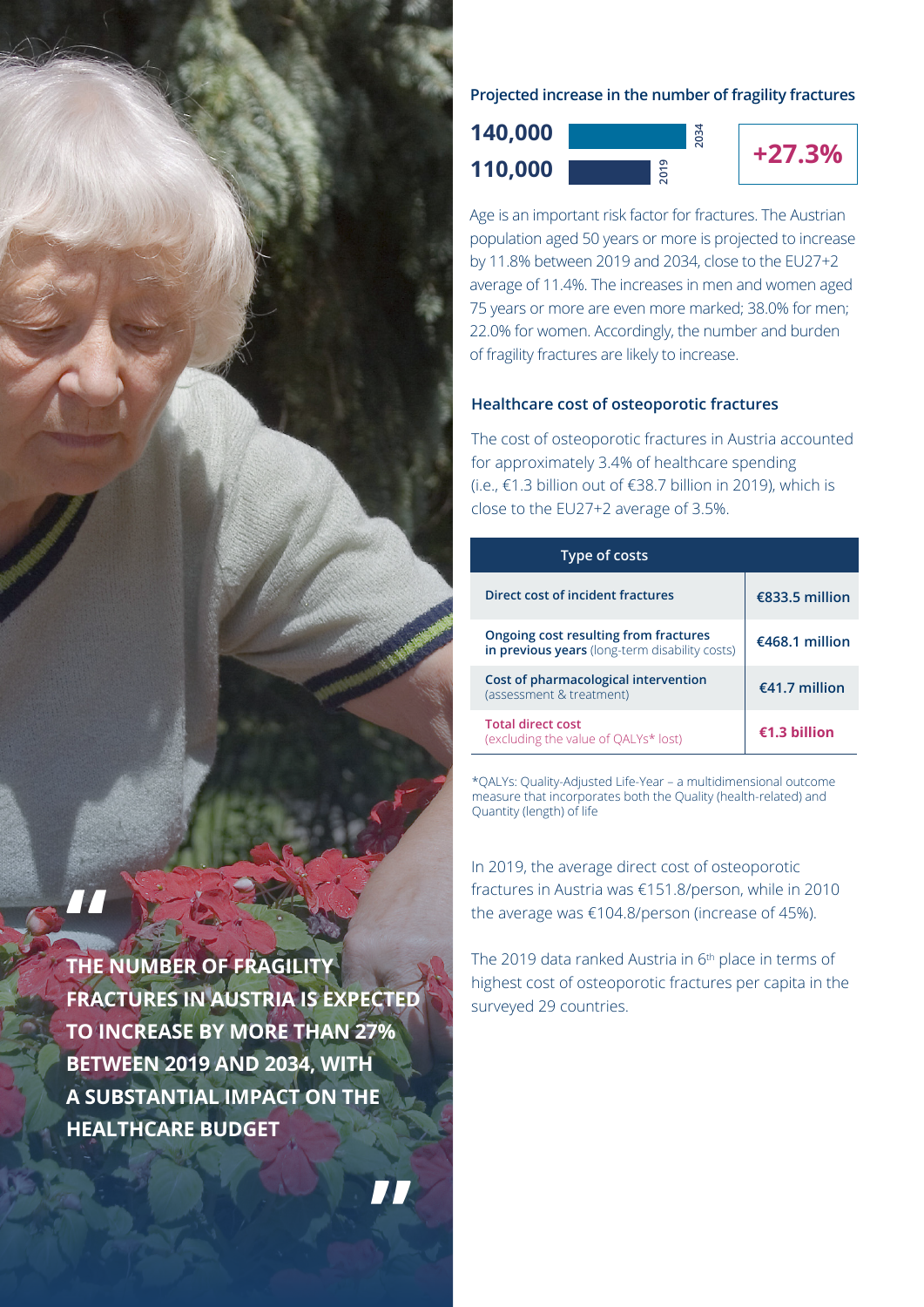# **POLICY FRAMEWORK**

Documentation of the burden of disease is an essential prerequisite to determine if the resources are appropriately allocated in accordance with the country's policy framework for the diagnosis and treatment of the disease.

#### **Key measures of policy framework for osteoporosis in Austria**

| <b>Measure</b>                                           | Estimate                                                     |
|----------------------------------------------------------|--------------------------------------------------------------|
| <b>Established national fracture</b><br>registries       | Yes                                                          |
| Osteoporosis recognised as<br>a specialty                | NΩ                                                           |
| <b>Osteoporosis primarily</b><br>managed in primary care | Yes                                                          |
| Other specialties involved in<br>osteoporosis care       | Endocrinology,<br>Rheumatology, Gynaecology,<br>Orthopaedics |
| Advocacy areas covered by<br>patient organisations       | Policy, Capacity, Peer support,<br>Research & Development    |

High quality of national data on hip fracture rates have been identified in Austria. Data are collected on a national basis and include more than only hip fracture data.

In Austria, osteoporosis and metabolic bone disease are not recognised specialties. However, osteoporosis is recognised as a component of specialty training.

Advocacy by patient organisations can fall into four categories: policy, capacity building and education, peer support, research and development. For Austria, all four of the advocacy areas were covered by a patient organisation.

# **SERVICE PROVISION**

The provision of medical services for osteoporosis was reviewed with certain key components, including reimbursement elements which may impair the delivery of healthcare.

#### **Service provision for osteoporosis in Austria**



Austria is one of the 12 (out of 27) countries that offered full reimbursement for osteoporosis medications.

The number of DXA units expressed per million of the general population amounted to 29.7 which puts Austria in 3rd place among the EU27+2. Furthermore, the availability of Trabecular Bone Score (TBS), which measures an aspect of bone quality, was highest in Austria.

In Austria, the estimated average waiting time for DXA amounted to 14 days (10<sup>th</sup> rank). The reimbursement for DXA was conditional and varied depending on public versus private delivery of the service.

National fracture risk assessment models such as FRAX® and DVO were available in Austria, as well as guidance on the use of fracture risk assessment within national guidelines.

Guidelines for the management of osteoporosis were available in Austria with a focus on different specificities; postmenopausal women, osteoporosis in men, secondary osteoporosis including glucocorticoid-induced osteoporosis.

Fracture Liaison Services (FLS), also known as post-fracture care coordination programmes and care manager programmes were reported for only 1- 10% of hospitals in Austria.

National quality indicators allow to measure the quality of care provided to patients with osteoporosis or associated fractures. However, no use of national quality indicators was reported for Austria.